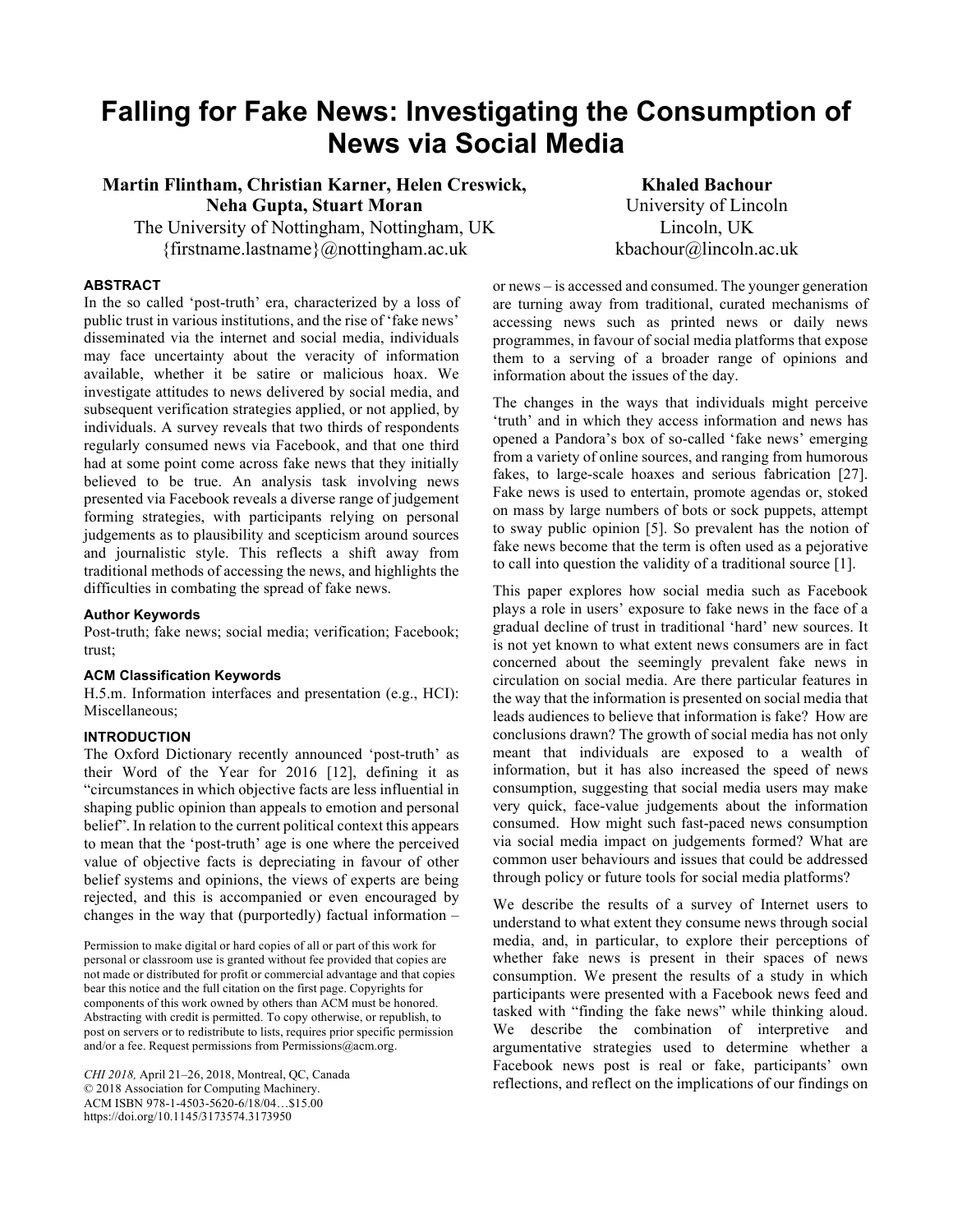what 'news' means in the social media era both socially and technologically.

# **RELATED WORK**

Fake news has previously been defined as 'entertainment TV shows that parody news, using satire to discuss public affairs' [2], and indeed there is a long history of political parody across the globe. It is however suggested [27] that the prevalence of fake news requires a broader definition that encompasses multiple forms and alternative motives: humorous fakes in the form of news satire; large scale hoaxes, where audiences are deliberately deceived about a news story; and serious fabrication, where events are sensationalized, a method allegedly used by many tabloids. While phrases such as 'fake news' may have specific local connotations – particularly in the United States – they also flow globally in the digital age. In the UK and Europe 'fake news' is a phrase that has been imported, but one routinely used to interchangeably describe the above. It is also used to include news that a person does not agree with or finds uncomfortable, or issues of political bias [10].

These different forms of fake news, especially when disconnected from their original sources and contexts, for example with exaggerated or misleading headlines or extraneous text, may have a variety of damaging consequences, where circulation of false information causes confusion and distress. For example, in October 2008, a (false) rumour that Steve Jobs was reported to have had a heart attack and was receiving treatment in hospital was circulated on Twitter, and was subsequently retweeted many times [26]. Moreover fake news across the spectrum, even the most innocuous satire, has arguably [3,14,15] also led to increasingly blurred lines between what is seen as real news and what is seen as fake, resulting in a gradual decline of trust in traditional real, or 'hard' news sources [16]. Those having high exposure to 'fake news' in the form of political televisual satire, combined with low exposure to 'hard' news, lend more credibility to 'fake news' than those with high levels of exposure to both 'fake' and 'hard' news [2].

## **Social Media as News Provider**

The growth of Social Media has changed how people deliberately and *incidentally* consume and are exposed to a variety of news. Of UK residents, 66% are estimated to use social media, for example Facebook or Twitter [24]. It was further reported that although young adults make up a significant proportion of social media uses, 23% of adults aged 65 and over had used the Internet for social networking in the last 3 months, indicating that the population of users is diversifying. In the US, while the majority may not intentionally turn to Facebook to look for news, it was found that two thirds of Facebook users do actually get their news from there, accounting for 44% of the American population [21]. In the UK, 29% say they read or shared news on Facebook in the last week [10]. Globally a 42% increase year-on-year in referrals from Facebook to the top 20 global news organisations shows the increasing reliance of social

media for news consumption [10]. Furthermore, the amount of time spent on Facebook is correlated to the amount of time spent consuming news there.

This shift potentially opens a gateway for the distribution for fake news. Presented in the social media context, real news shares a 'stage' with everyday social activities, with satire and humorous hoaxes shared by friends, but also with the serious fabrications of fake news; overall, the context to news consumption via social media thus differs very significantly from the carefully curated and edited context of the traditional media. Social media users may experience their access to news via social media as something that allows them to see a more 'authentic' version of news that is perceived by them to be less influenced by a media outlet or a politician's agenda. It may also allow users to 'let their guard down' and interact with news in a way that is not as tightly scripted as in other news fora, such as television news. Indeed, teenagers reveal their beliefs that blogs and other forms of social media presented new stories in a more 'truthful' way, 'not being afraid to tell it like it is'. They have also been found to gravitate toward fake news because the associated, and often alternative, positions are perceived as more objective, substantive and informative interpretations of news than those reported in more traditional channels [18].

## **Information Literacy and Echo Chambers**

The neologism "truthiness" has been defined as something *felt* to be true, but not backed up by facts; in contemporary society and the digital age; this feeling is frequently seen to matter more than actual, verifiable truth of the content transmitted [23]. This is compounded by the rise of algorithmic content filtering, such as that populating Facebook users' feeds or seen in the news dissemination system 'WhatsUp' [6], that can create *echo chambers* which trap users by only exposing them to opinions and beliefs they are already in agreement with [19,23].

With an increase in information availability, a challenge then is to consider what responsibility and ability there is for both consumers and platforms to act as news verifiers [19,22], especially given that it may be difficult for users to exercise their judgement on the credibility of digital news articles without real world cues [8]. Teaching critical evaluation of news within the context of a person's own beliefs, and what they know or believe to be true, can enable them to recognize bias even when it supports their own beliefs [20]. In fact, simply being aware of the possibility that a news article may not be authentic can increase new media literacy [28].

The speed and volume at which news appears makes it difficult to scale manual fact-checking processes, and drives a need for automated support in verifying content [7,22,25]. Algorithms can help automatically identify and surface the criteria users need to make judgements, and the typical cue is a final decision in the form of a simple flag. One proposition is to enrich the algorithmic feedback with the inclusion of both supporting and opposing views to avoid simply being ignore by users [32]. This directly supports the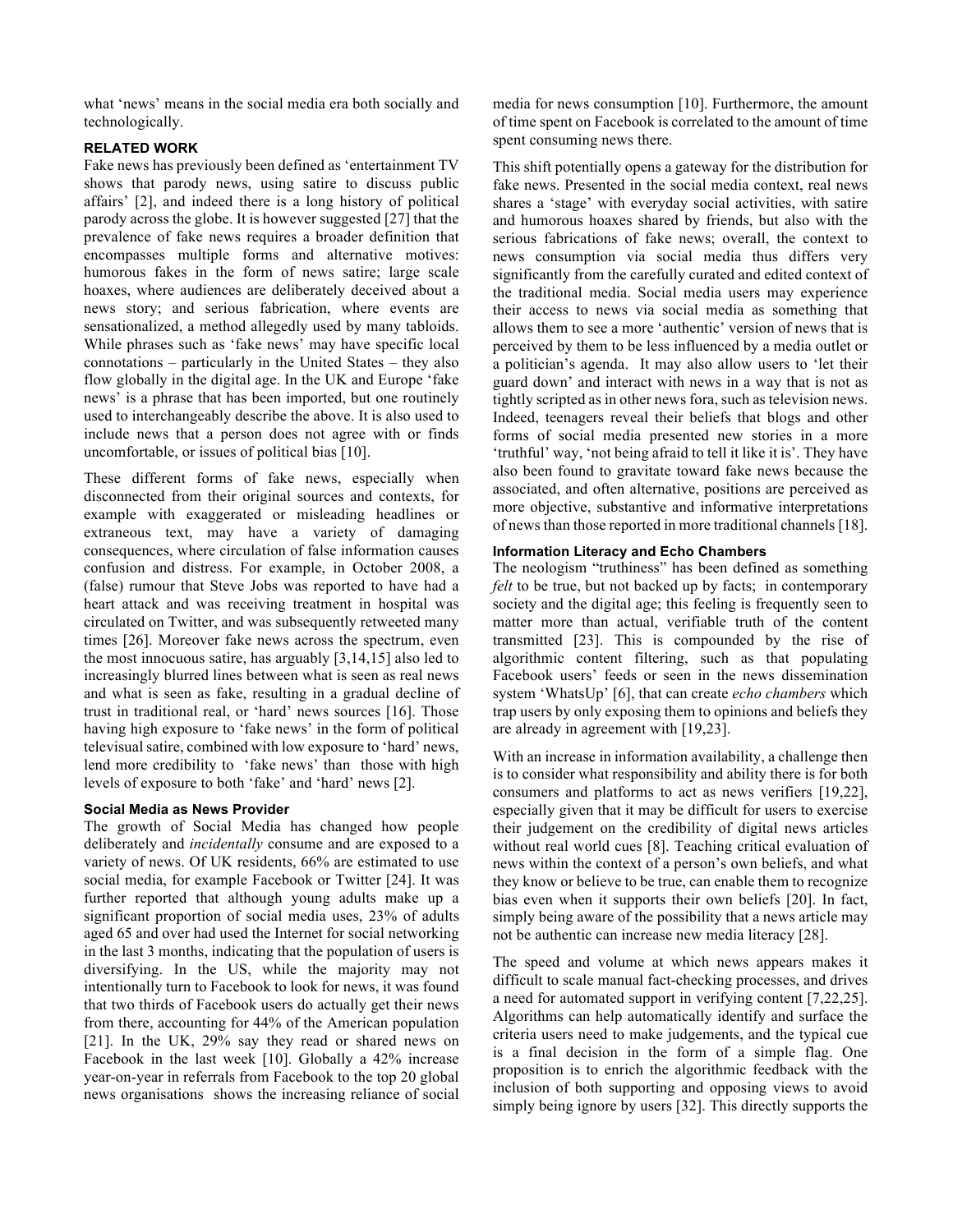notion that technology should augment rather than replace human judgement [11,31]. Furthermore, tools that are opaque in their implementation risk introducing another layer of trust disruption and perceived bias. This creates an interesting challenge as to how best inform users of the workings of an algorithm alongside their recommendations. This required transparency and need to inform users might further reconfigure the news creator-consumer relationship [7,9].

# **SURVEYING SOCIAL MEDIA NEWS CONSUMPTION**

We began by designing a descriptive online survey, to gather information about contemporary news consumption via social media. We also explored to what extent respondents believed that they paid attention to news delivered to them in this fashion, whether and how they reflected on the veracity of such news, whether they had encountered purportedly fake news and, if so, how they had reacted to it.

The survey was advertised via an online survey tool, and snowballed from institutional mailing lists. There were 309 respondents who completed the survey in May 2017. 41.1% male, 55.7% female, and respondents' ages ranged from 18- 25 to over 66, however the majority were in the 18-25 bracket (70.4%). Respondents predominantly identified themselves as being students (71%). All were from the UK.

Initially the survey asked respondents about what they considered to be news, and the channels by which they tended to access it. 34% of respondents accessed news on the television at least once a day, with 80% accessing online news sources. Notably 65% of respondents reported accessing news via their Facebook feeds (i.e. shared by friends, subscriptions to news agencies, suggested automatically by Facebook) at least once a day; however only 20% obtained 'most' of their news via Facebook. This suggests that the consumption of news via social media is prolific but also perceived to be to an extent coincidental.

We next asked about the *kind* of news that was accessed via social media. Here the most popular were breaking news (69%), politics (45%), international (42%) and entertainment (40%). When asked to describe factors that were used to determine whether a post, article or link seen on social media was *news* or not, respondents referred to information coming from a source that they considered to be 'reputable', many including the BBC, and others referencing 'mainstream TV news channels or broadsheet newspapers' including The Guardian, Reuters and CNN. In addition, 46% of respondents highlighted 'new information' referring to a current event as an important factor, while 20% referred to news being 'factual', 'accurate' or 'something of interest'. Asked to give examples of a news story encountered through social media, popular responses included stories covering recent terror attacks, the activities of Donald Trump, Brexit, and a passenger violently removed from a United Airlines flight. However, only 61% of respondents went through to read the full story, with the remainder commenting that they did not have the time or interest to devote to it, or notably

that sufficient information was given in the headline presented in the social media feed. Of those who did read the article either in full or in part, only 55% believed that the headline accurately matched the content.

Finally we asked about fake news, however to accommodate multiple interpretations of the phrase and in line with the definition of fake news given in [27], the questions asked for instances where respondents had had cause to reflect on the 'truth' of a story. 37% of respondents had *come across a news story, believed it to be true, then later realized that it was either exaggerated, inaccurate or blatantly false*. Common examples were celebrity news, American news, and again issues related to Brexit and Donald Trump. Here respondents stated that they identified the piece of news in question as fake predominantly by fact-checking against other sources, or using their own reasoning that something either could not be true or seemed implausible. Conversely, 46% had *come across a news item they immediately identified as fake*, principally based on knowledge of the source as satire – 'The Onion', 'Daily Mash', or being known to exaggerate – 'because it was the Daily Mail', or again through their own reasoning and judgements of plausibility.

Our survey results suggest that social media users are not only incidentally consuming news via sites such as Facebook, but they are aware of  $-$  and encountering  $-$  fake news, some of which is taken at face value. Respondents appear to draw on a number of different strategies in reasoning about the validity of news, including prior assumptions about source reputation, determinations of plausibility, headlines and sometimes the full text.

#### **METHODOLOGY**

Our main study builds upon the findings of our survey, that social media users are aware of and actively encountering what can be characterised as fake news, to further investigate how these users make judgements as to the validity or truthfulness of news populating social media feeds. Our aim was to prompt participants to draw upon and elucidate their everyday practices when engaging with news in this manner.

We constructed a fictitious Facebook account belonging to 'Leo Porter' to mirror the sort of news feed that users might encounter day to day whilst using their own Facebook account. We populated the Facebook account with a variety of news posts, which were interspersed with other posts relating to Leo's day to day activities, travel and life plans. 13 news posts were manually selected from among those reported in the survey as stories encountered by participants on social media. They were chosen to provide a mixture of real and fake news, including obviously mundane but also implausible real news, and fake news from a number of sources again following Rubin's [27] typology of satire, exaggeration and hoax, from the mundane to the unusual:

**Fake**: "Donald Trump's health deteriorates", "Donald Trump threatens Russia over ban on Jehovah's Witnesses", "Crayola to retire dandelion coloured crayon", "We can't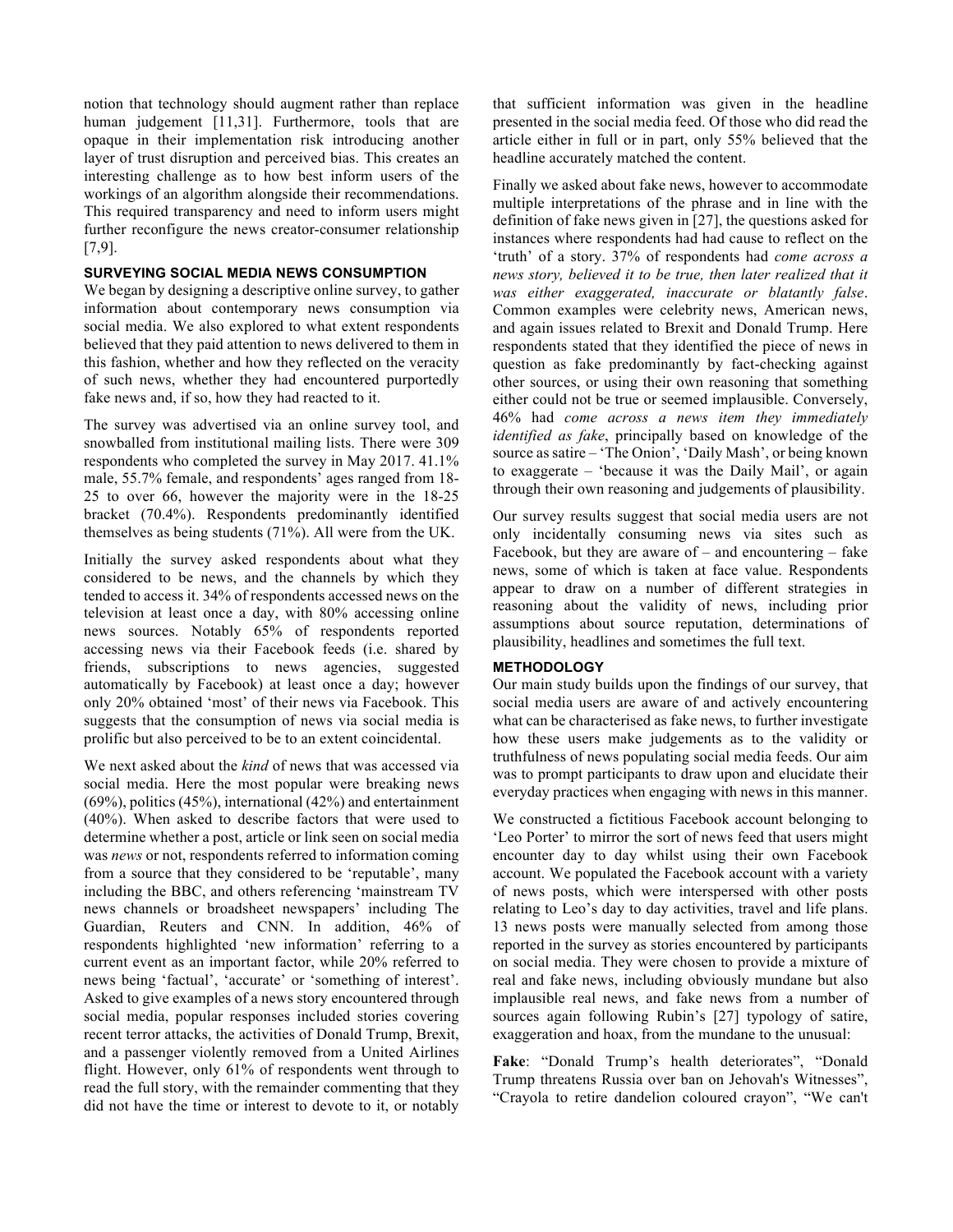afford to take refugee children", "Camembert to be stopped after Brexit", "Nightclub is banning Baywatch theme song".

**True**: "Texas man sues date for texting", "UK House Prices fall", "Rosemary can boost exam grades", "Schools urged to install metal detectors", "Zoe Saldana claims Hollywood bullied Trump", "Farmers secretly feeding cows skittles".

One news story was presented both from a trustworthy and from a tabloid source. Each linked to the originating external news source including the BBC, CNN, the Daily Mail, News Thump and NY Post. The posts appeared in the same visual format as if they had been posted or shared by a normal user, as shown in figure 1, displaying an image, headline and sub headline, and source.



#### **Figure 1: Leo's Facebook feed showing a "fake news" post**

Participants were asked to take part in an activity in which they were asked to browse the Facebook page, and they were tasked to "*look through the page and find the fake news"*. Whilst scrolling through the page, each participant was asked to 'think aloud' by stating initial thoughts, judgements, feelings and comments that might spring to mind when reading the information. A researcher prompted participants by following up on responses, asking further questions or inviting discussion on any related issue that cropped up during the exercise, for example asking "*what made you want to explore/examine this post further*", or "*what makes you not pay any particular attention to this?*". Once the activity was completed, each participant was invited to take part in a further interview, with semi-structured interview questions being directed to all participants including asking what their understanding of the concept of fake news was. Each session was audio recorded and subsequently transcribed, with a screen recording capturing scrolling and mouse movements, and page navigation. A single researcher performed an initial analysis by coding transcriptions of each participant's activities, identifying key points in which the participants differed. These were discussed and broken up into themes, before a second researcher performed a second run of the data focusing on these themes and themes and highlighting evidence of their emergence.

Nine participants, five female and four male, took part in the study, recruited locally via social media. The participants were aged between 19 and 40 (mean 27), education ranging from vocational training to post-graduate degree, professions including administrative, engineering and teaching, however from broadly similar socio-economic backgrounds.

#### **FINDINGS**

The thematic analysis of the qualitative data collected from the think aloud study lead to the identification of a variety of individual sense-making and argumentative strategies employed by the participants. Here we present participants' behaviours and approaches in detail.

## **Veracity based on source reliability**

When determining whether to believe a news story, participants showed distinct approaches which varied primarily in one aspect: the attention they gave to the source of the story. Three categories of behaviours emerged. First, some instances showed participants to fully rely on the authority of the source to make judgments on whether the story is true. These participants tended to look first at the source before clicking the link in the post, or at the web address bar afterwards. They vocalized trust or lack thereof of the indicated website when reasoning about truthfulness:

## "*I'd say it's real.* [Researcher: *Can you tell me why?*] *Because of the source.*" P9

This participant made explicit reference to the fact that they based their judgment on the source of the article. This explicit referencing came in different forms. Above, the participant was reading an article from the BBC, which they deemed to be trustworthy enough. In other instances, a website was recognised as being satirical and judged accordingly. Where the source was not recognized at all, the resulting judgment was of mistrust. For example, when looking at a blog post they did not recognize:

## "*Supermarkets confirm they no longer stock Camembert due to Brexit. Rubbish. (…) It's not from a credible site."* P3

In these examples, the participant based their decision on whether or not a news story was trustworthy primarily on the source, as presented in the Facebook post. In a second set of instances, participants expressed their belief in the article before acknowledging or looking at the source, but later looked at and vocalized the source to justify their assessment. In other words, they formulated their belief based on their own personal assessment of the believability of the news story, and then later utilized the source to support this belief.

One participant, not aware that the website they are looking at is a satirical news site, made their judgment based on the content of the headline alone, before going on to add that as they did not have prior knowledge of the source and that this would add to the likelihood of the news being fake:

"*Oh that's fake. (...) Well because the government wouldn't say that. And also it's the website NewsThump. I've never heard of that before.*" P8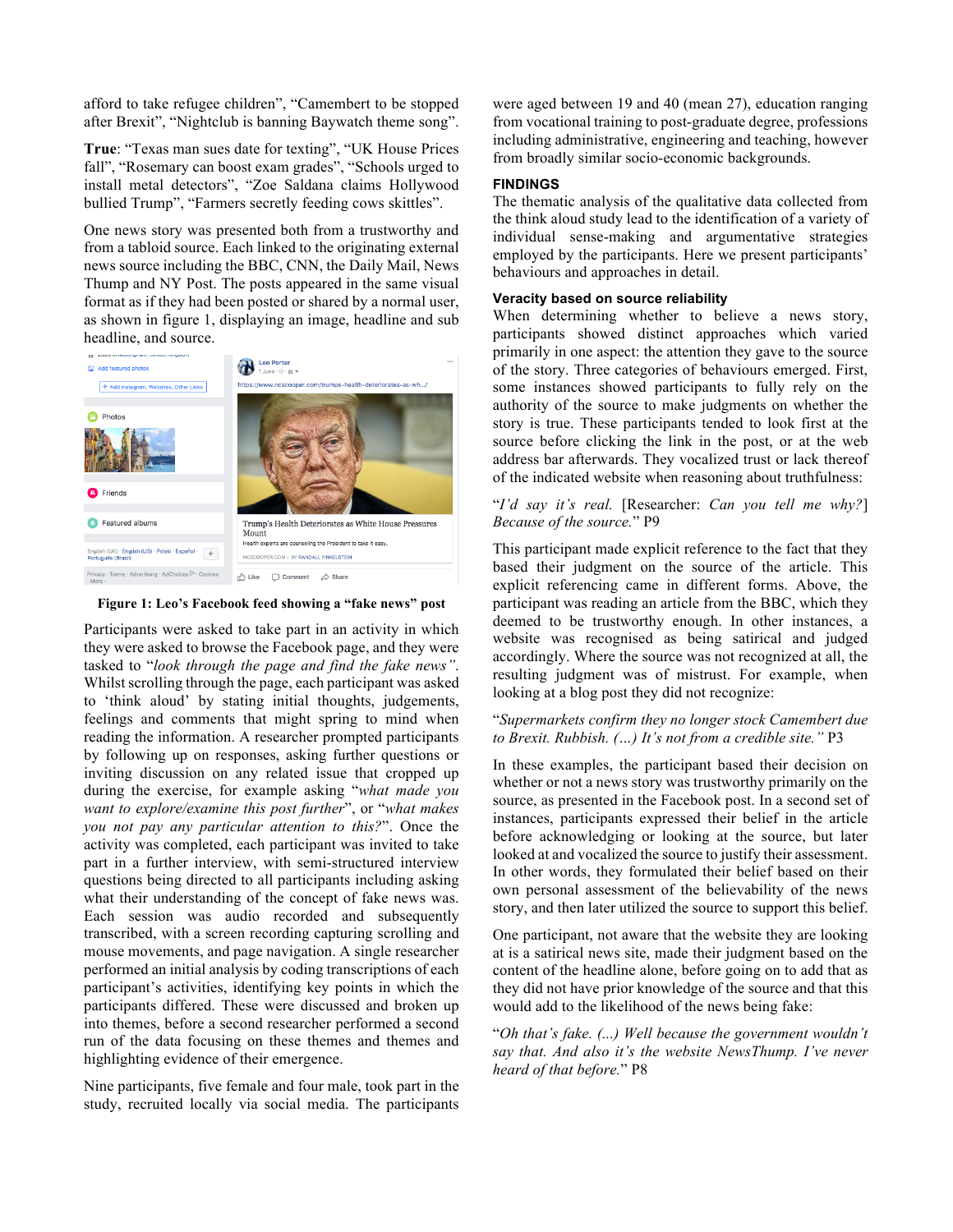This sometimes went the other way, and acknowledgement of the source made them question their original assessment, resulting in qualifying the original belief or completely changing it. A somewhat incredulous participant passed judgement on a story on CNN about a man suing his date for texting during a film prior to referencing the source. Once the source was recognized however, the assessment was altered based on CNN's perceived reliability.

"*Initial thoughts is that it must be a joke, but then looking, it's not impossible (...) It says it's CNN. CNN are generally respectable. (...) So I'm likely to think this could be true.*" P7

A further element of the source probed in the subsequent interview was the person that might have posted or shared a particular story, and participants indeed highlighted the value they see in reading news stories shared by those they respect.

"*If it's somebody I know well, then I'll be tempted to click on it. (...) Actually I think I base it a lot on who's posted it, whether I like the person or not and respect their views.*" P3

It is further emphasized that stories shared by respected friends were not only more likely to be interesting, but also more likely to be trusted as being true.

"*I suppose they have quite a lot of influence because if they're somebody that you get on well with and you respect their views, you kind of expect that they're not going to be posting stuff that's fake.*" P3

The third observed behaviour was when participants relied purely on their own assessment while either completely ignoring the source or acknowledging whether or not it was reliable and choosing not to take that into account. In these instances, the fact that a source was a reputable newspaper or an openly satirical website did little to alter their own assessment of the validity of a news story, often made based on its believability to the participant and given their own predispositions. One participant, while trying to judge the "Trump's Health Deteriorates" story shown in Figure 2, went clicking on different stories on the same website to determine what sort of news site it was. The site was of course satirical, which the participant recognized.

"(Browsing a satirical news site) *Well this is clearly fake news. (...) It's irrelevant, it's just a joke*. (Clicks on a different story on the same site) *Yeah again, fake. That's just silly.* (Returns to the Trump story) *I mean with this one, it could well be. There's probably an element, quite a big element of truth in it. It's difficult to tell. (...) The picture is poking fun, I don't think the article is actually.*" P7

Thus, having established that he was browsing a satirical site, the participant decided that one story on it was likely true because it was believable to him. Notably the story need not be either entirely true or entirely false - here the participant recognized that there may be some false elements to the story (an altered photo), but that overall the content was truthful.

#### **Veracity based on the content**

Some of our participants appeared to pay less attention to the apparent source of the news stories they were reading as appearing on each Facebook post, and instead focused on the content of the story itself, making no mention of source in their assessment. They simply described their belief in terms of the credibility of the article itself by supporting it with, for instance, their own prior knowledge. A news story about house prices falling in the UK had already become familiar to some participants: "*I know that's true. Because I've read that or a similar article.*" P1

When the story was deemed particularly incredible, that was sometimes enough to simply dismiss it without the need for further verification. The story of Camembert cheese no longer being available to British markets was deemed obviously untrue: "*It's not real. It's definitely not real*." P9

To our participants the story was deemed truthful or not based entirely on its own merits. Naturally, funny or humorous content was likely to leave participants doubting the truth of a story. Many participants have gotten used to the idea of parody news sites, and to them particularly funny headlines were immediate signs of a fake story.

"*It is funny. That's the thing. I find if you can instantly laugh at a headline of that sort then often my head just goes straight to spoof sort of news article*." P4

"*I've heard of [the Camembert story] going around. It's like when they said Prosecco was running out.*" P8

Participants however did not always separate humour from truth. Truthful articles did not need to be serious, as one participant pointed out while reading a spoof article. The story on a nightclub banning music from the film Baywatch amused the participants, but that did not mean it was fake: "*It could be real, but I think that the article is written for a laugh.*" P9

The fact that a story was "written for a laugh" did not negate its validity as a proper news story, and the participant was willing to take some of its content as valid. Our participants did not suggest that they believed there was an absolute link between the truth and believability of an article. Participants looked for grains of truth in all places and often chose to accept parts of a story that they felt happy to believe regardless of how incredible or humorous the story was.

Finally, in addition to the believability of the content, the style of reporting as well as information about the author and date of an article were sometimes relied on. For example, when looking at a story from CNN, one participant was not satisfied with the source of a story being reliable, and went further to investigate the provenance of the article itself:

"*It's telling me the date of when it was published, it's got the reporter and it's got a picture of them. (...) Can see whether it's a real reporter, and yeah, it looks legitimate.*" P6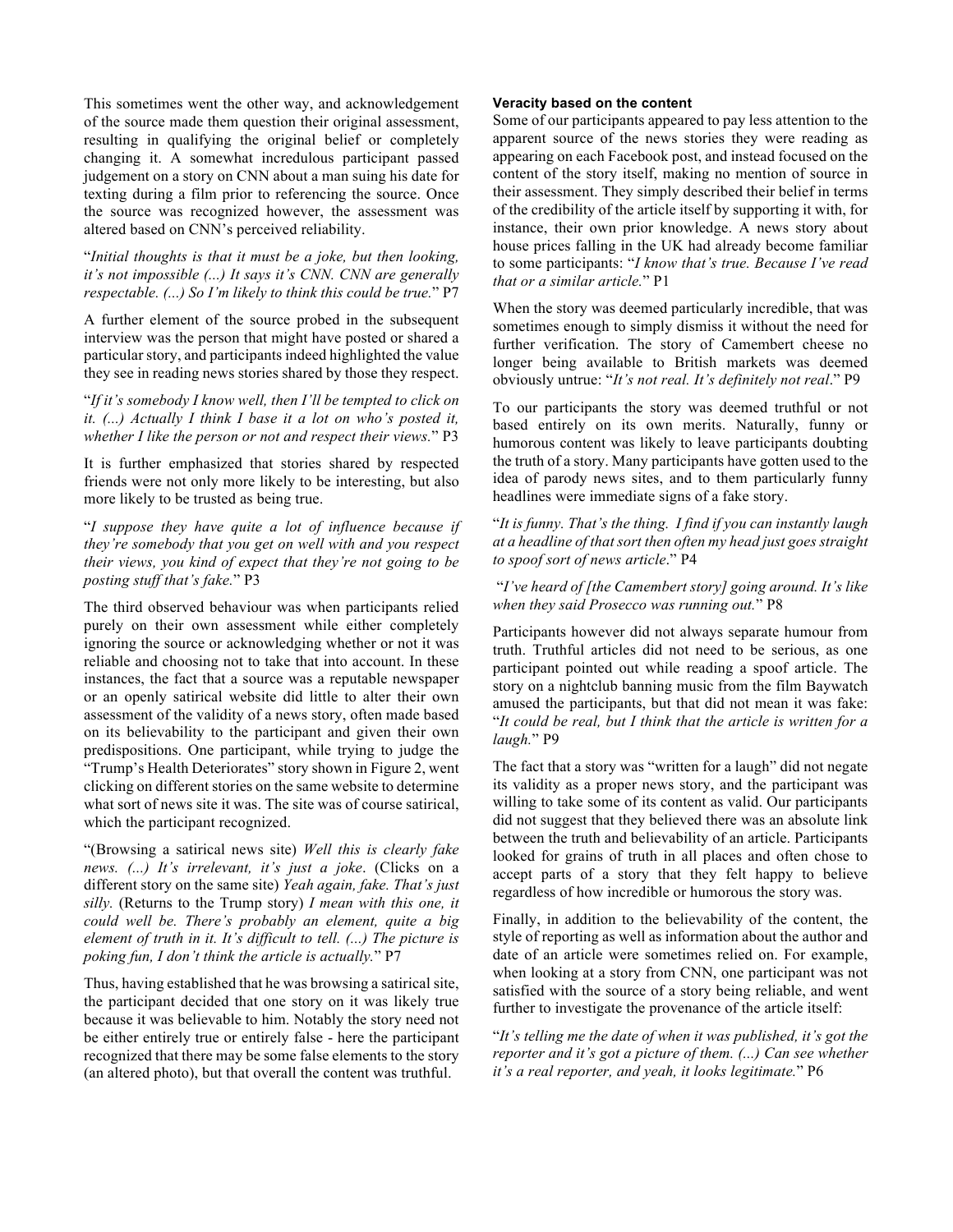In addition, informal writing style was seen as a mark of fictitious news, regardless of the source. One participant acknowledged New York Post as a reliable source, but doubted the story because of its journalistic style:

*"Using words like'legit'; if it is actually the New York Post you would have thought they wouldn't use that shortened slangy speak."* P7

## **Interest in 'this kind of news'**

The participants' apparent level of interest in, or personal orientation to the news stories showed up often in our observations. Firstly, when a story seemed of little significance to the user, whether it was true or not became irrelevant. Several participants found it difficult to engage with stories that mattered little to them despite repeated prompting. When the topic of the story was not seen as personally relevant, there was little interest in figuring out whether or not it was true. One participant paused at the story about actress Zoe Saldana condemning Hollywood's treatment of Donald Trump, then quickly realized she has no interest in making an assessment either way.

"*Celebrities don't interest me. [pause] I don't know what to make of it"* P9

Another participant paid even less attention to that story and just scrolled past it, despite having been given the task of working out which stories are real and which aren't.

"[Researcher: *I noticed you almost scrolled straight past it.] Yeah. Straight past it. Doesn't bother me. I've got absolutely no interest in it whatsoever. I don't really know Zoe Saldana so it's not something I'd even entertain more than a second on.*" P7

In contrast, participants suggested that they were more willing to invest time in finding the truth of something if they it has a personal or professional interest to them.

"*It doesn't really interest me, but saying that someone writes an article about wind power releasing more CO2 than burning coal then I probably would look that up and research that more (...) because my interest would be peaked, because it's something that I care about."* P7

Thus the level of interest in a story, solely from its Facebook post, was a strong indicator of how likely a participant was to make a judgement as to its veracity. The reverse was also true – the apparent veracity of a news story was often a determining factor in whether or not a story was interesting. Participants indicated interest in stories that were clearly false, with some participants deliberately seeking out those fake stories in their own Facebook feeds.

"*I tend to be more interested in the stuff that is definitely not true, like the more kind of The Daily Mash and Newsthump and those kinds of articles which are sort of based on facts but are definitely not true if you know what I mean.*" P1

This in contrast to participants only interested in news that they could rely on, and who had little time for anything else.

# *"Doesn't interest me (…) blatantly not going to be true.*" P8

The lack of interest in a story that is seen as false was in this case a hindrance: as the story itself was true (a story about cows being fed Skittles candy), but the participant did not deem it worthy of investigation because it didn't seem likely.

# **Reflections on Fake News**

When asked to describe in their own words what they understood "fake news" to mean, the responses varied with some defining the term based only on the truthfulness of the story. They described different ways a story might be fake, with the most straightforward being that a fake story was one that is based on something true, but containing falsehoods.

### "*It's based around somebody obviously that's real but the situation that it's in is just fake*." P3

A second group of participants however took the lack of truth in the article as being secondary to the definition of fake news, with the primary element being the intent behind it. To some, fake news was written by playful or bored individuals with no intent to cause harm, while others were warier of the people behind fake news and described them at best as attempts to appeal to a specific audience.

"*Stuff that people have made up either for a laugh or because they got nothing better to do*." P5

"*To make the story more appealing to whoever they want to appeal to*." P1

At worst, they were seen as false stories written to shape the views of unsuspecting readers by stirring up opinions or influencing their decision-making.

"*… made up to influence the way people see things or make them buy or just do something they wouldn't normally*." P8

To several of these participants, fake news seemed a cause for various degrees of concern. There was the obvious concern that fake news may influence people's opinions.

"*It will influence people's political decisions or the way they go about their lives*." P9

Others worried that fake news will make it more and more difficult to find the truth, especially when appearing incidentally alongside the other traffic of a social media feed.

"*probably could be quite detrimental because there are some serious issues that need reporting and if you have to trawl through all the fake news to find the truth, it's not easy*." P7

The incidental delivery of news through social media was believed to have had an effect on the behaviour of a number of our participants, including being aware of not thinking about the truthfulness of a story.

"*Sometimes you might see a video on Facebook and not be able to tell if it's been staged or if it's real (…) I'd just keep going and not bother checking if I'm right or not, or, I might see in the comments and look to see if anybody else has remarked on whether it's real or not.*" P9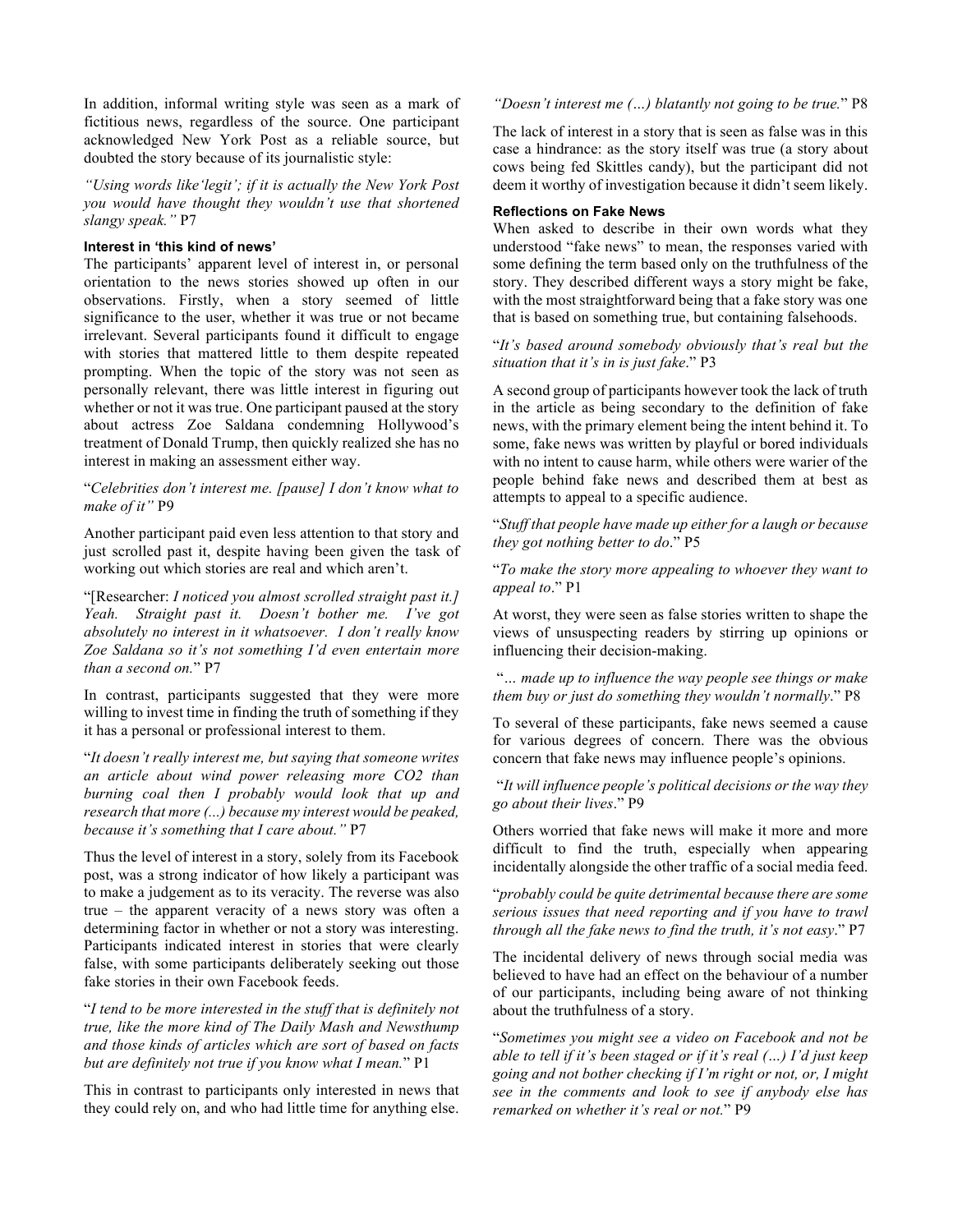Ultimately, this is believed to have led to the undermining the usefulness of social media as a delivery tool in general.

"*I don't use Facebook as much anymore (…) most of it's false or whatever whether it's like that tower fire, Trump or whatever, it's all, you get the one sided stuff (…)*" P8

#### **Solutions to Fake News**

When asked to reflect on their ability to detect fake news, the result was an overall weak level of confidence. Answers showed varying degrees of uncertainty ranging from "*Average probably at best*" (P7) to "*Pretty good*" (P5). As such we asked them to speculate on a tool that would help determine whether news being read was fake or real.

Participants were in general dubious about the utility of such a tool. Only one positive response came from a participant who said, "*It would probably be quite good for me*." (P7) For others, they doubted whether such a tool would be of value to them. One participant said, "*It's quite interesting, but I'm not sure*," (P8) whereas another was fairly confident about his own ability to detect fake news, simply stated, "*I don't think that it will make any difference for me*." (P5) Other participants were even less keen. Their concerns about such a tool were determined by whether they saw it using crowdbased verification of news or whether it was authoritative or algorithmic flagging of fake news. In the case of crowdsourced news verification, one participant worried that the crowd might just not be able to separate their own opinions from the question of whether news is fake:

"*You could come under this whole issue of actual creditable reporting is being branded as fake because someone just doesn't agree with its opinion*." P6

Participants who saw such as a tool as being an authoritative filter had stronger feelings towards it. One questioned how that would even work as only a handful of news items are fully verifiable and questions where one would draw the line.

"*A lot of news doesn't come from reliable sources. (…) Well you couldn't have any news then that hadn't come from a research paper or hadn't been verified in some way. So then it makes all news a little bit un-credible (laughs). I don't know because where would you draw the line?*" P3

To others it was doubtful whether they trusted anyone enough to delegate that responsibility to.

"*I don't think so because how do I know? How can I trust the person that's alerting me?*" P1

#### **DISCUSSION**

In this section, we examine the implications of our findings regarding the behaviour of news consumers on social media, but also the broader implications for producing news in an increasingly dominant social media age.

## **Mechanics of judgement and consumption**

The empirically strongest claims to emerge from our studies relate to the variety of interpretative and argumentative positions which our participants were seen to take when faced with a piece of news presented in a Facebook feed, and the diversity of strategies employed when consuming and arriving at a subsequent judgement on each news article.

It becomes clear that there is no single strategy that an individual reader employs consistently across all news articles while inspecting them, and the process by which judgements are made is highly variable. Participants appeared to initially draw conclusions based on what we may term *formal* characteristics, such as considering the generally deemed reliability of a source URL, but also criteria that were more *substantive* insofar as they sought to judge content per se. A further confounding factor that drives the length to which a participant would take their investigation is their level of personal interest in the story itself.

The extent to which these factors are drawn upon is also variable. In some instances, conclusions are drawn purely from the information presented in the Facebook feed, and a judgement immediately made solely on headline, indicated source and image, presenting a challenge for those concerned with the rise of so-called 'click-bait'. In others, a judgement is made having clicked the article but before making any attempt to analyse the content or source in detail. The length of this process is primarily driven by reported personal interest – veracity is seemingly irrelevant regardless as to whether it is clearly satire, exaggeration or in fact true.

The apparent, formal, source of an article is an important part of the verification process. Lack of knowledge of a source is seen as an indicator of fakeness, although can lead to further attempts to form an opinion on the general tenor of the source based on layout, writing style and other articles. Notably our participants took the reported source of the news articles, in this case as presented in the Facebook news feed, at face value. In this regard, the source was seen as the entity that was either truthful or not, and there was little consideration of the fact that the news could be re-reported several times from multiple sources with different editorial slants. Here there may be opportunities for extending notions of 'source' into a more detailed display of the digital provenance of a piece of news, both in terms of media but also social source.

## **Challenging Established Hierarchies of Trustworthiness**

Our data raises intriguing issues about what one may term established, but now increasingly questioned, *hierarchies of perceived reliability and trustworthiness* of publicly circulating information. As a broader issue, this far pre-dates recent concerns and polemical polarizations over 'fake news'. It can indeed be linked to what was described as a growing 'incredulity' towards long-established 'metanarratives' and claims or 'regimes' of truth [17]. Lyotard identified such incredulity – or widening disenchantment with previously taken-for-granted sources of authority and knowledge – as a defining part of *The Postmodern Condition*. Underpinning debates about 'fake news' are similar contests over what counts as reliable information and as to which authorities – in this case also including the 'social networks' – are entrusted with channelling such information.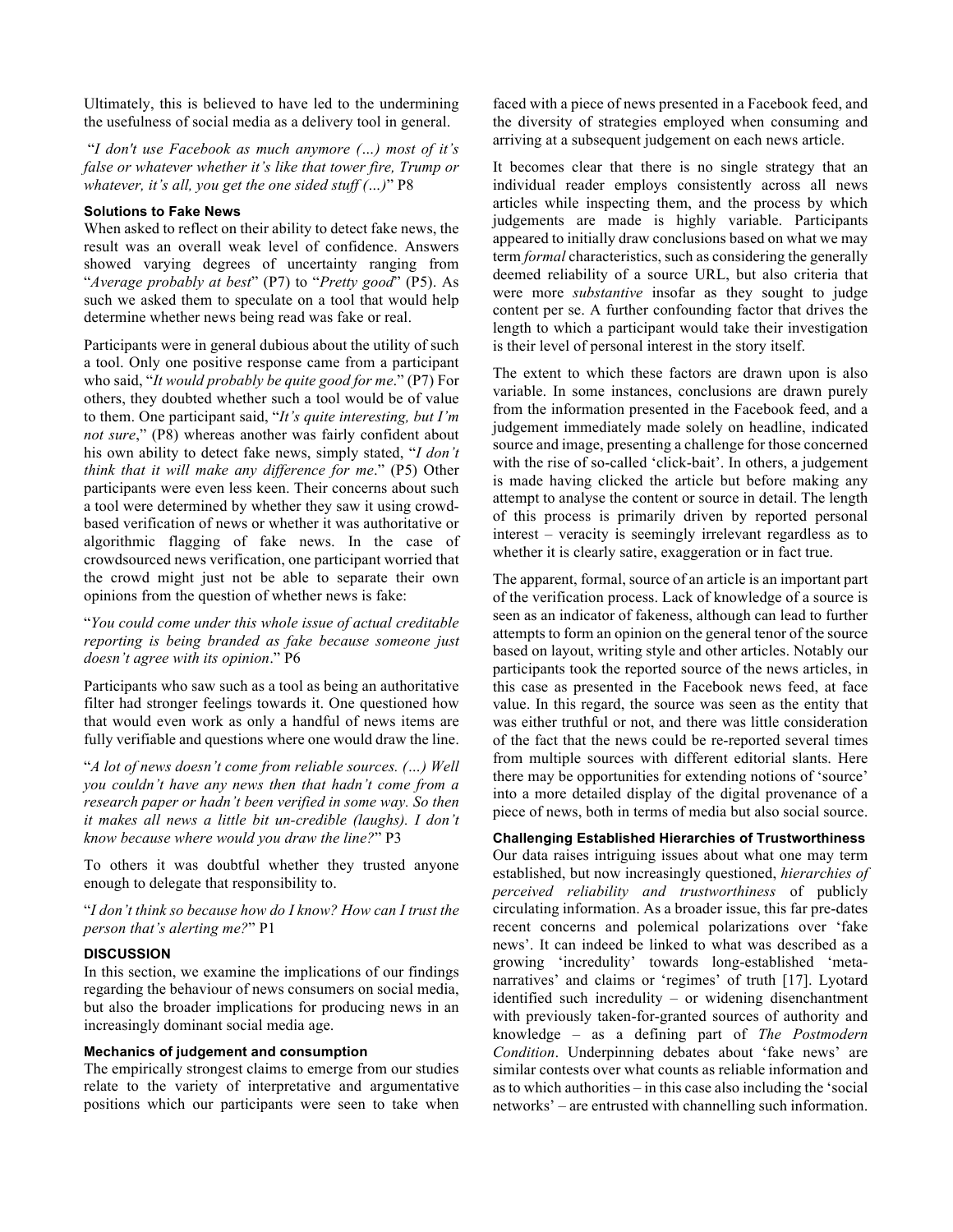Seen in this context, debates around fake news in general, and our participants in particular, seem to be aware of and grappling with an ever-widening uncertainty as to what counts or can be presented as trustworthy information. More narrowly, the different sense-making positions employed pose the following questions for future research: how widely adhered to are long-established and at least until recently widely accepted hierarchies of reliable informationproviders (i.e. traditionally associated with the 'quality', broadsheet press and public broadcasting associations) as opposed to more clearly politically positioned or out-rightly partisan news-sources (e.g. the tabloid press)? How are such hierarchies of perceived trustworthiness variously embraced, (re)negotiated, contested or employed as social actors make sense of a rapidly growing and accelerating flow of news or information heading their way? Here also was a distinct lack of trust in any proposed introduction of institutional fact checking of news when presented via social media. The aforementioned 'scoring' of the veracity of news articles would seemingly suffer from a similar uncertainty.

Some of our participants clearly still uphold hierarchical distinctions between less and more trustworthy sources of news, at times granting them the final authority in deciding on the perceived reliability of a news item. In other cases, such hierarchies appear to have lost their former traction almost altogether. And an in-between position appears to see individuals reference such hierarchies strategically: i.e. if it serves their rhetorical purposes. These issues appear to be exacerbated by the indiscriminate mixing of a multitude of pieces of information in an 'average' social media feed.

## **The Politics of Social News Consumption**

The second set of questions emerging from our work pertains to what *motivates* particular social actors to make the *inevitable selections* from the vast amount of constantly multiplying information surrounding all of us and defining life in *the information age* [29]. This is especially pertinent given the apparent prevalence of social media usage indicated by our survey and study – if users are indeed turning to sites such as Facebook to fulfil their news requirements, then they must inevitably self-select from the variety of articles passing by on a daily basis.

Here again our data highlights sense-making strategies that point in two conflicting directions. Firstly, one may consider repeated invocations of what 'interests' a reader as a determinant of their online news selection. The 'interest' invoked appears highly individualized and (superficially) apolitical, thereby roughly corresponding to some bleak but influential sociological accounts of the contemporary era as a time of hyper-individualism and depoliticizing, uncritical consumerism (see, for example, [30][4]). Such broad theoretical propositions depict post or *liquid modernity* as a time in which consumer choices – in this case consumption through social media – have become the primary mode of social life and as anathema to participation in a public

domain of active citizenship, critical debate and engagement with shared concerns.

Secondly, but conversely, another sense-making strategy also revealed by our data is incrementally drawing upon and looking for signs of reliability in source and content. This awareness of fake news can be described as much less 'consumerist' but as oriented towards concerns with public debate and the challenge of disentangling rational and pervasive claims from ideological distortions and selfinterested misrepresentations [13]. The notion among our participants that the truth is being lost amidst a stream of falsehoods and opinions parading as fact highlights a real concern for the wellbeing of public discourse.

#### **Fake News and Echo Chambers**

Our survey respondents and study participants were all able to speak to what they considered to be the *type* of news they consumed via social media and what they tended to like, dislike and value. Where participants had little or no interest in the topic at hand, they would not even entertain the story.

A key concept associated with the fake news debate, the 'echo chamber', is purportedly inhabited by growing numbers of ideologically blinkered consumers of news. The idea of an echo chamber insinuates that social actors select only those bits of information they consider politically (or otherwise) palatable, whilst ignoring challenging counterclaims and thereby avoiding engagement with alternative positions, interpretations and world-views. There is a historical question to be asked here, namely if digital echo chambers of the early  $21<sup>st</sup>$  century are any more solidly 'sealed' from one another and thus inhibiting real public discussion *across* political divides, than political camps of previous eras would have been, with their usually separate newspapers, civil society associations etc.

Our current discussion however is not about whether echo chambers are real or new, nor is it about how to address them. Indeed, by scrolling past articles that had little relevance to them, our participants showed that even if they were to be confronted with news from outside their bubble, they were unlikely to engage with it. This hints at the problem of echo chambers being a sociological one that needs to be addressed through improved public education and media literacy rather than improved algorithms and content filters. Instead we are interested in how fake news might have exacerbated the effects of those chambers and what can be done to mitigate that. Fake news that supports a certain narrative often stands unchallenged within the echo chamber since evidence of its falsities would not find its way into the bubble.

Our study has highlighted a lack of viable solutions that may address this. Crowdsourced tools that would flag news stories as being true or false are susceptible to the same echo chamber effect as the news stories themselves, where individuals would reinforce truths that fit their narratives and shed doubt on those that do not, regardless of their veracity. We believe that a solution to this issue does not lie in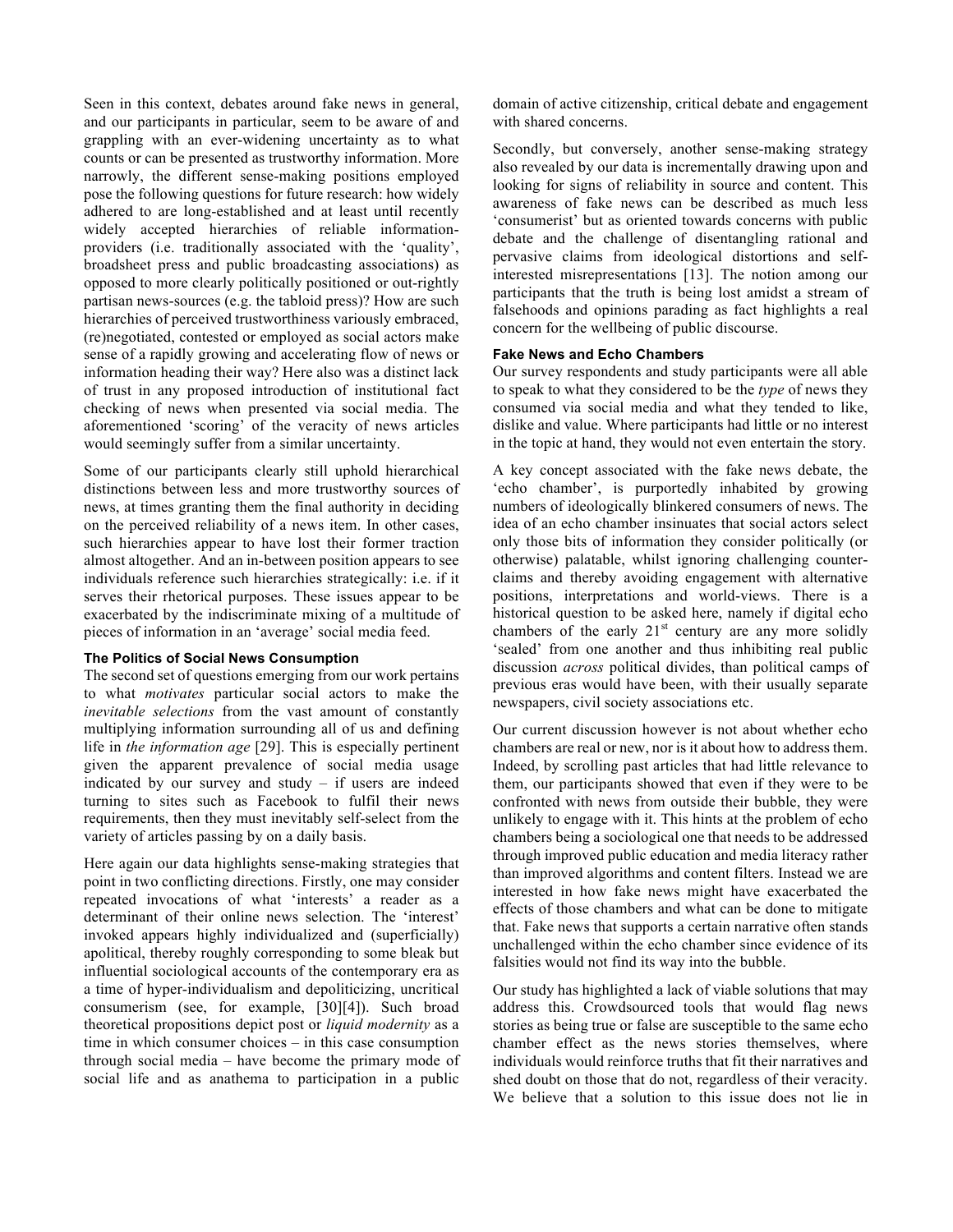providing users with answers about what's right and what's wrong, which has been shown to risk simply being ignored by users [32], but rather in empowering them to make this decision for themselves with as much support as possible. Ideally, a tool to fight fake news would not simply label news as trustworthy or not, but would offer the news consumer with links to alternate or perhaps further reading on a story they are currently viewing. Additional context from more reliable or authoritative sources may shed light on what parts of the story if any are true and what parts are not. This is in line with the position that, when it comes to fake news, technology should augment rather than replace human judgement [11,31]. In addition, such a tool would protect the right for one to decide for oneself what is real and what is not, a notion that our participants placed value in.

#### **Limitations of our study**

It is important to note that there are several limitations to our study, specifically in terms of sample size, locality and realism of the scenario, and as such we are careful not to attempt to draw broad generalisations on how the public at large may consume news online. Instead our discussion is a reflection upon detailed accounts of our participants' news consumption strategies. The themes that have emerged highlight the wide variety of methods and resources drawn upon to engage in the task even given the limited sample size.

The innovative design of our methodology that asked participants to think aloud while examining a Facebook feed successfully elicited reflections on news consumption practices, however the explicit nature of the task is inevitably a step removed from more naturalistic settings. Participants were not browsing their own Facebook account, and instead were given a profile that had been created specifically for the exercise. While similar in presentation, this obviously lacked the familiar context provided by an individual's normal social media circles. Alongside the challenges of articulating thoughts and providing justifications for their behaviours, some participants pointed out that they were used to consuming information on their social media very quickly. The exercise required them to go through the posts to find the fake news, so the nature of the activity meant that participants appeared to go through the posts at a slower pace than they may normally adopt when browsing their usual social media. While "fake news" may be thought of as a primarily US-centric concern our survey results show that the term is also interpreted by our UK respondents as speaking to similar issues of truthfulness and trustworthiness of news, and as also highlighted by Reuters [10]. However, future research is needed to capture and examine consumption and sense-making strategies in wider and more naturalistic settings, ideally through forms of audience ethnographies tailored to the information age.

#### **CONCLUSION**

This paper has shown, through an online survey and study, that social media users are aware of and encountering what can be characterised as "fake news." A think aloud study has subsequently revealed various interpretative and argumentative strategies used by readers when asked to make judgements on the truthfulness of news presented in a social media feed. Our participants' behaviour suggests that they assess news differently when it is presented via social media, including drawing upon a variety of formal and judgement based characteristics, potentially challenging traditionally hierarchical information provision, and demonstrating that perceived levels of interest in topics is a key factor when considering solutions to echo chambers and fake news.

## **ACKNOWLEDGEMENTS**

We are grateful to the University of Nottingham Digital Research Strategy Fund for supporting this work.

## **REFERENCES**

- 1. @realDonaldTrump. 2017. @realDonaldTrump. Heading back to Washington after working hard and watching some of the worst and most dishonest Fake News reporting I have ever seen! Twitter. Retrieved September 11, 2017 from https://twitter.com/realdonaldtrump/status/8994112540 61694979
- 2. Meital Balmas. 2014. When Fake News Becomes Real: Combined Exposure to Multiple News Sources and Political Attitudes of Inefficacy, Alienation, and Cynicism. Communication Research 41, 3: 430–454. https://doi.org/10.1177/0093650212453600
- 3. Geoffrey Baym and Jeffrey P. Jones. 2012. News Parody in Global Perspective: Politics, Power, and Resistance. Popular Communication 10, 1–2: 2–13. https://doi.org/10.1080/15405702.2012.638566
- 4. Peter Beilharz and Zygmunt Bauman. 2001. Liquid Modernity. Contemporary Sociology 30, 4: 420. https://doi.org/10.2307/3089803
- 5. Alessandro Bessi and Emilio Ferrara. 2016. Social bots distort the 2016 U.S. Presidential election online discussion. First Monday 21, 11. https://doi.org/10.5210/fm.v21i11.7090
- 6. Antoine Boutet, Davide Frey, Rachid Guerraoui, Arnaud Jégou, and Anne Marie Kermarrec. 2013. WhatsUp: A decentralized instant news recommender. In Proceedings - IEEE 27th International Parallel and Distributed Processing Symposium, IPDPS 2013, 741– 752. https://doi.org/10.1109/IPDPS.2013.47
- 7. Matt Carlson. 2017. Automating judgment? Algorithmic judgment, news knowledge, and journalistic professionalism. New Media & Society: 146144481770668. https://doi.org/10.1177/1461444817706684
- 8. Carlos Castillo, Marcelo Mendoza, and Barbara Poblete. 2011. Information credibility on twitter. In Proceedings of the 20th international conference on World wide web - WWW '11, 675. https://doi.org/10.1145/1963405.1963500